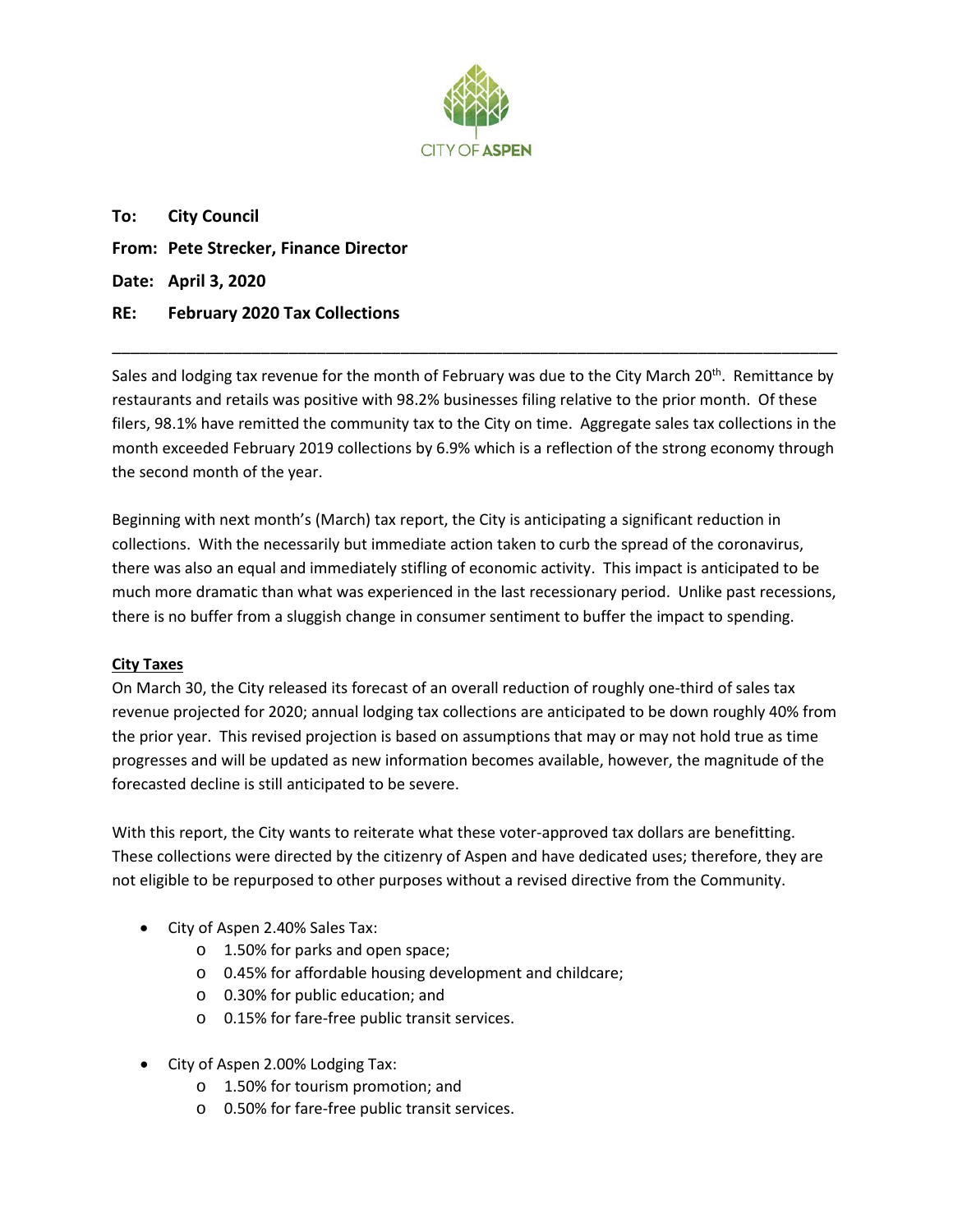

- Real Estate Transfer Tax:
	- o 1.00% for affordable housing development; and
	- o 0.50% for operation and maintenance of the Wheeler Opera House, with a small amount approved for community arts grants.

# **City Share of County Tax**

In addition to the above noted sources of income, the City also receives its share of the aggregate 2.00% Pitkin County Sales Tax. These dollars *are* discretionary and are therefore remitted to the City's General Fund for support of departments that *do not* inherently generate income to partially or completely offset their expenses. This includes operations like Council, Manager's Office, Clerk's Office, Attorney's Office, Human Resources, Finance, Police, Streets, Recreation, and Environmental Health.

The City's share of this County tax for the month of January (always an additional month behind due to the collection process being administered at the State level) was up 13.5% relative to January 2019 and it is anticipated that February will again be another strong month once reported. That said, City projections for this revenue source mirrors the one-third reduction of Aspen's sales tax forecast as Aspen is the largest hub for economic activity within the County. There may be some offsetting influence from greater online retail sales occurring in unincorporated sections of the County, and there may be some upside benefit from Snowmass Village and Basalt economies that do not rely as heavily upon tourism in summer months and/or have differing industry compositions as what is reflected within Aspen's economy.

# **RETT Revenue**

One quick note on real estate transfer tax collections. March collections included a significant receipt for the sale of a large affordable housing deed restricted property. Given this deed restriction, per the City's municipal code, this sale was exempt from the 1.0% affordable housing RETT computation but was obligated to remit the 0.5% Wheeler Opera House RETT. This is the underlying basis for why these two tax collections differed so significantly this past month.

# **Budget Implications**

With the above noted reductions in tax revenue projected for 2020, the City is taking action to immediately curb expenses. Actions will range depending (1) on the department and services being provided and (2) the type of revenue supporting these operations and how dramatic revenues are anticipated to decline. It is important to note that the City also has established reserve policies. As a result of many forward-thinking Councils, the City has reserves to draw upon to help cushion the impact that a financial crisis might have on public services. While each fund has a different level of reserves, these balances will also be considered as budget reductions are contemplated, to ensure that needed services remain for the Community.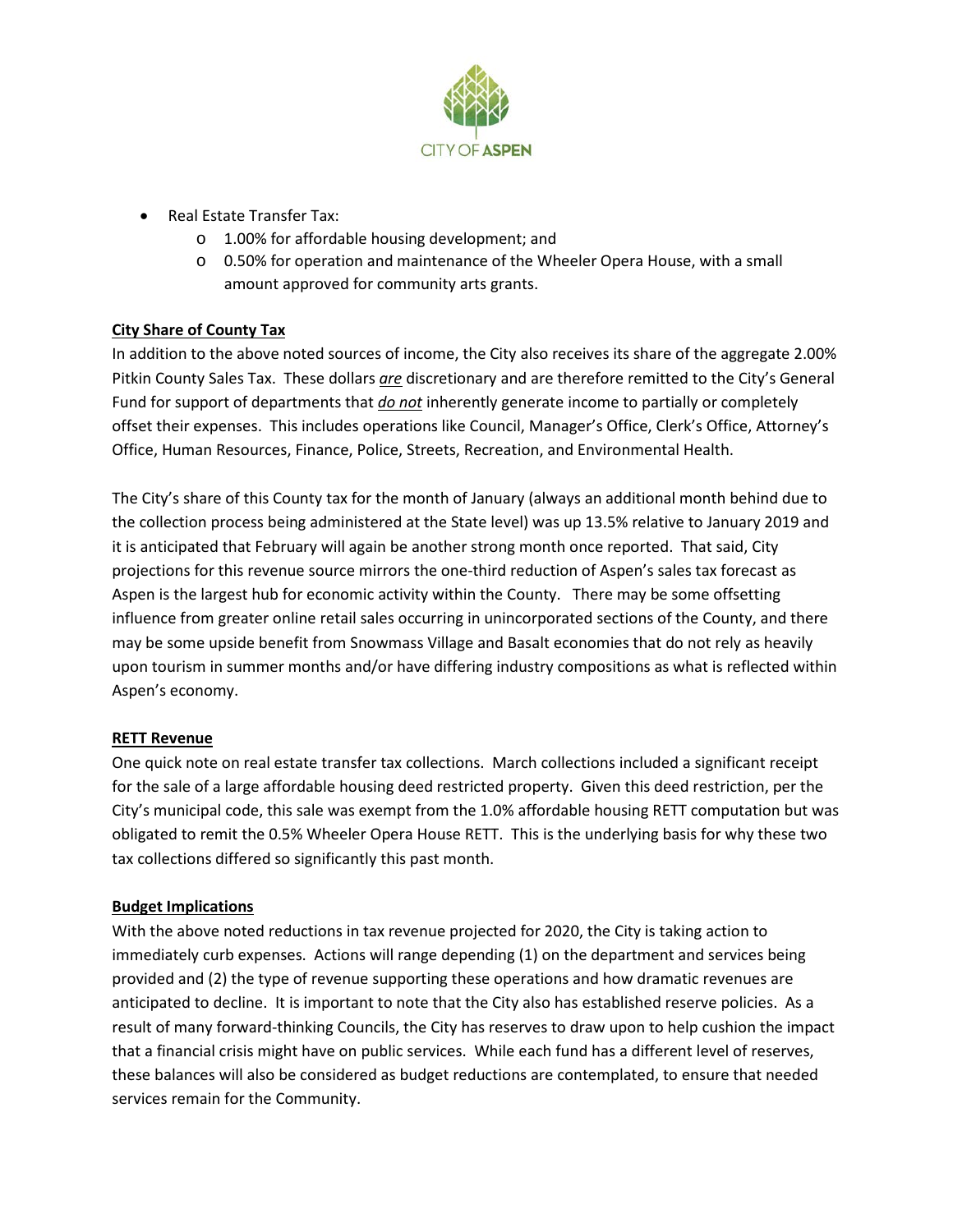#### **City of Aspen Retail Sales by Industry February 2020**

|                       |                         |                               |       |                        | <b>Year To Date Retail Sales</b> |                     |                               |                       |
|-----------------------|-------------------------|-------------------------------|-------|------------------------|----------------------------------|---------------------|-------------------------------|-----------------------|
| Category              | <b>YTD Retail Sales</b> | % Change<br><b>Prior Year</b> | % YTD | Retail<br><b>Sales</b> |                                  | <b>Luxury Goods</b> | <b>Automobile</b>             |                       |
| Accommodations        | \$66,574,567            | 3.7%                          |       | 36.1%                  | <b>Miscellaneous</b>             | 5.9%                | 1.5%<br><b>Utilities</b>      | Marijuana             |
| Restaurants & Bars    | \$33,467,885            | 10.7%                         |       | 18.1%                  | 5.2%                             | Construction        | 5.6%                          | 1.3%                  |
| Sports Equip/Clothing | \$16,037,800            | 10.2%                         |       | 8.7%                   |                                  | 4.2%                |                               |                       |
| Clothing              | \$12,341,178            | 1.0%                          | 6.7%  |                        | Liquor                           |                     |                               |                       |
| Food & Drug           | \$10,145,446            | (7.9%)                        | 5.5%  |                        | 1.2%                             |                     |                               |                       |
| Liquor                | \$2,259,772             | 5.1%                          |       | 1.2%                   |                                  |                     |                               |                       |
| Miscellaneous         | \$9,592,448             | 10.1%                         |       | 5.2%                   | Food & Drug<br>5.5%              |                     |                               |                       |
| Construction          | \$7,781,289             | 13.6%                         | 4.2%  |                        |                                  |                     |                               |                       |
| Luxury Goods          | \$10,880,605            | 52.4%                         |       | 5.9%                   | Clothing                         |                     |                               |                       |
| Utilities             | \$10,327,487            | 3.3%                          |       | 5.6%                   | 6.7%                             |                     |                               |                       |
| Automobile            | \$2,858,989             | (18.7%)                       |       | 1.5%                   | <b>Sports</b>                    |                     |                               |                       |
| Marijuana             | \$2,354,012             | (12.0%)                       |       | 1.3%                   | Equip/Clothing                   |                     |                               |                       |
| Total                 | \$184,621,478           | 6.6%                          |       | 100.0%                 | 8.7%                             |                     |                               | <b>Accommodations</b> |
|                       |                         |                               |       |                        |                                  |                     | <b>Restaurants &amp; Bars</b> | 36.1%                 |
|                       |                         |                               |       |                        |                                  |                     | 18.1%                         |                       |

#### **February Monthly Retail Sales**

| Category              | <b>Monthly Retail Sales</b> | <b>Businesses</b><br>Reporting | % Change Prior<br>Year | % Monthly<br><b>Retail Sales</b> | <b>Miscellaneous</b>   | <b>Luxury Goods</b><br>4.1% | <b>Automobile</b><br>1.3%               | <b>Utilities</b><br>6.1% |
|-----------------------|-----------------------------|--------------------------------|------------------------|----------------------------------|------------------------|-----------------------------|-----------------------------------------|--------------------------|
| Accommodations        | \$33,437,831                | 93                             | 8.9%                   | 37.8%                            | 5.2%                   | Construction                |                                         | Marijuana                |
| Restaurants & Bars    | \$16,189,653                | 68                             | 10.0%                  | 18.3%                            |                        | 3.5%                        |                                         | 1.3%                     |
| Sports Equip/Clothing | \$7,659,197                 | 39                             | 14.5%                  | 8.7%                             | Liquor                 |                             |                                         |                          |
| Clothing              | \$6,042,175                 | 76                             | 0.9%                   | 6.8%                             | 1.3%                   |                             |                                         |                          |
| Food & Drug           | \$5,018,717                 | 23                             | (8.2%)                 | 5.7%                             |                        |                             |                                         |                          |
| Liquor                | \$1,147,942                 | 9                              | 5.0%                   | 1.3%                             | Food & Drug            |                             |                                         |                          |
| Miscellaneous         | \$4,589,982                 | 274                            | 15.0%                  | 5.2%                             | 5.7%                   |                             |                                         |                          |
| Construction          | \$3,131,018                 | 103                            | 1.4%                   | 3.5%                             |                        |                             |                                         |                          |
| Luxury Goods          | \$3,617,224                 | 53                             | (2.8%)                 | 4.1%                             | Clothing               |                             |                                         |                          |
| Utilities             | \$5,368,780                 | 77                             | 9.7%                   | 6.1%                             | 6.8%                   |                             |                                         |                          |
| Automobile            | \$1,189,468                 | $\mathbf{1}$                   | (42.9%)                | 1.3%                             |                        |                             |                                         |                          |
| Marijuana             | \$1,130,326                 | 9                              | (10.2%)                | 1.3%                             | <b>Sports</b>          |                             |                                         |                          |
| Total                 | \$88,522,311                | 825                            | 5.8%                   | 100.0%                           | Equip/Clothing<br>8.7% |                             | <b>Restaurants &amp;</b><br><b>Bars</b> | Accommodations<br>37.8%  |

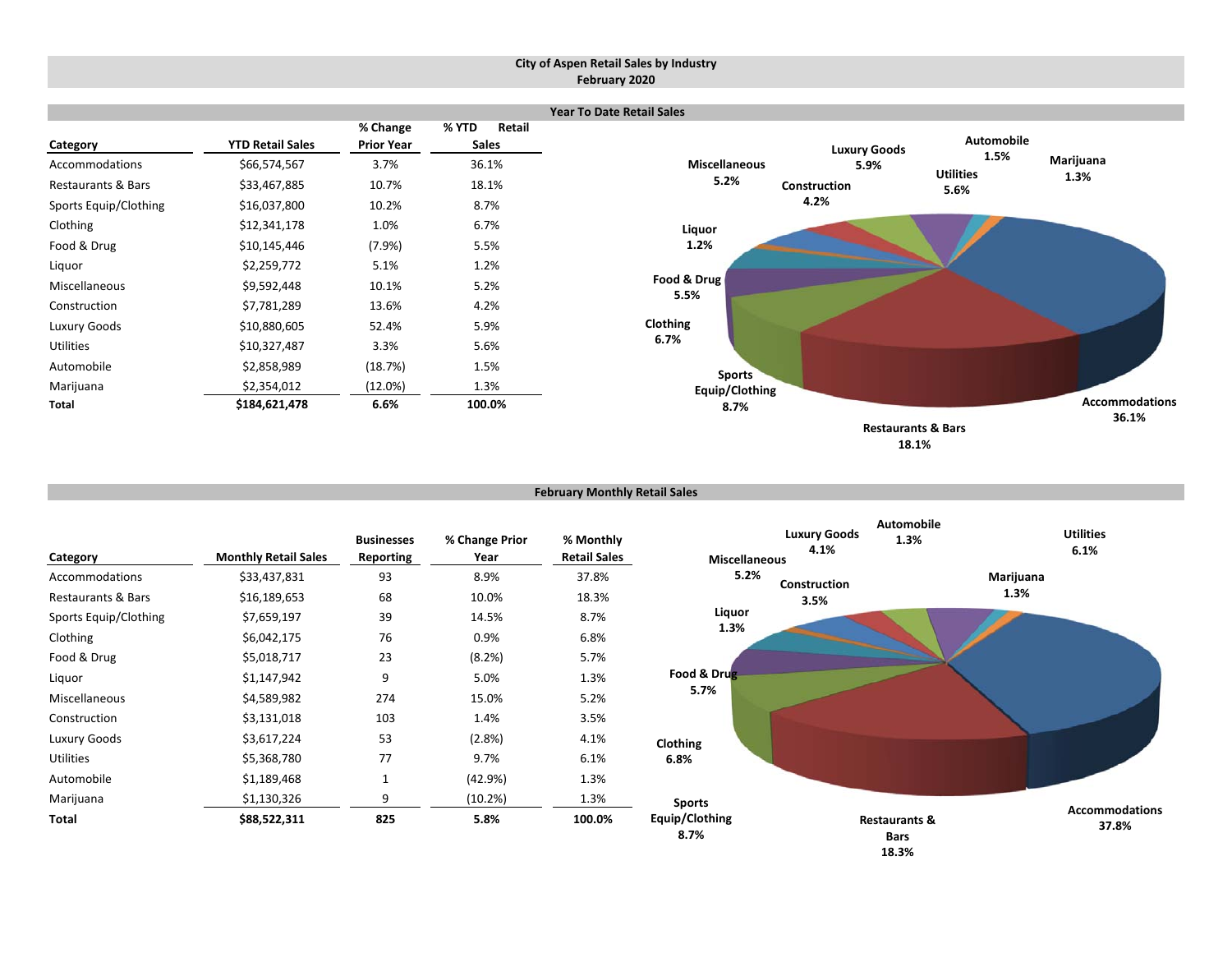# **City of Aspen Sales and Lodging Tax February 2020**

|                                                     |                  | <b>Year To Date Tax Collections</b> |                                           |                                                                     |
|-----------------------------------------------------|------------------|-------------------------------------|-------------------------------------------|---------------------------------------------------------------------|
|                                                     | <b>YTD Taxes</b> | % YTD                               |                                           | 1.0% Sales Tax: Parks &                                             |
| Tax Type                                            | <b>Collected</b> | Taxes                               | 2.0% Lodging Tax: Tourist                 | Open Space                                                          |
| 1.0% Sales Tax: Parks & Open Space                  | \$1,833,078      | 36.9%                               | Promotion/<br>Transportation              | 36.9%                                                               |
| 0.5% Sales Tax: Parks & Open Space                  | \$916,319        | 18.4%                               | 22.6%                                     |                                                                     |
| 0.15% Sales Tax: Transportation                     | \$274,940        | 5.5%                                |                                           |                                                                     |
| 0.45% Sales Tax: Affordable Housing/ Childcare      | \$824,819        | 16.6%                               |                                           |                                                                     |
| 2.0% Lodging Tax: Tourist Promotion/ Transportation | \$1,121,218      | 22.6%                               | 0.45% Sales Tax:                          | 0.5% Sales Tax: Parks                                               |
| <b>Total</b>                                        | \$4,970,375      | 100%                                | Affordable Housing/<br>Childcare<br>16.6% | 0.15% Sales Tax:<br>& Open Space<br>Transportation<br>18.4%<br>5.5% |

# **February Monthly Tax Collections**

| Tax Type                                            | <b>Monthly Taxes</b><br><b>Collected</b> | % Monthly<br><b>Taxes</b> | 2.0% Lodging Tax:                                    | 1.0% Sales Tax: Parks &<br>Open Space<br>37.3%              |
|-----------------------------------------------------|------------------------------------------|---------------------------|------------------------------------------------------|-------------------------------------------------------------|
| 1.0% Sales Tax: Parks & Open Space                  | \$884,578                                | 37.3%                     | <b>Tourist Promotion/</b>                            |                                                             |
| 0.5% Sales Tax: Parks & Open Space                  | \$442,183                                | 18.6%                     | Transportation<br>21.7%                              |                                                             |
| 0.15% Sales Tax: Transportation                     | \$132,677                                | 5.6%                      |                                                      |                                                             |
| 0.45% Sales Tax: Affordable Housing/ Childcare      | \$398,028                                | 16.8%                     |                                                      |                                                             |
| 2.0% Lodging Tax: Tourist Promotion/ Transportation | \$514,895                                | 21.7%                     |                                                      | 0.5% Sales Tax: Parks                                       |
| <b>Total</b>                                        | \$2,372,362                              | 100%                      | 0.45% Sales Tax:<br>Affordable Housing/<br>Childcare | & Open Space<br>0.15% Sales Tax:<br>18.6%<br>Transportation |

**5.6%**

**16.8%**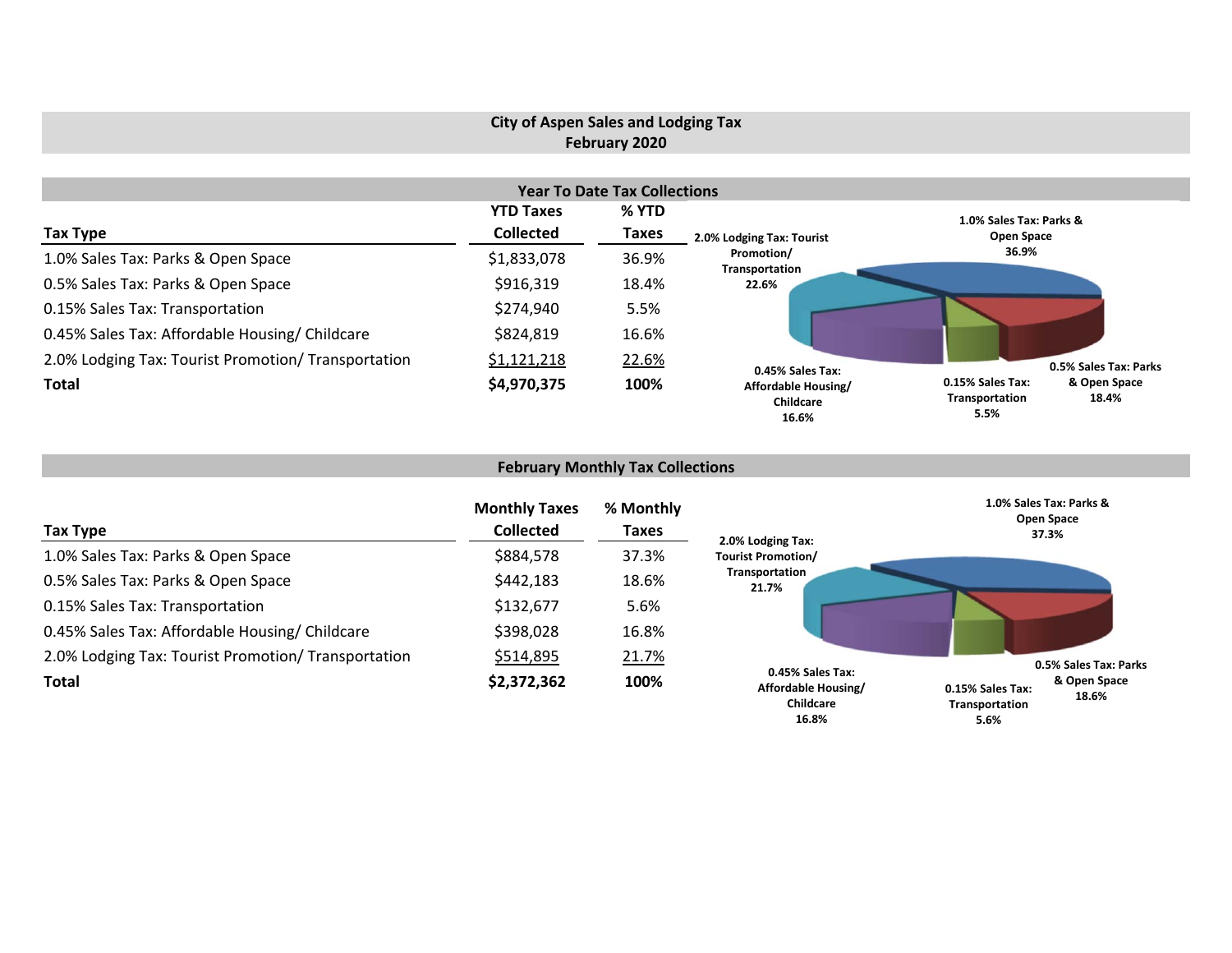### **City of Aspen Sales Tax 2.1% February 2020**

| <b>Current Month Revenues are</b> | 6.9% | above last year's Monthly Revenues.             |
|-----------------------------------|------|-------------------------------------------------|
| <b>Year To Date Revenues are</b>  | 5.3% | above Year To Date Budgeted Revenues.           |
| <b>Year To Date Revenues are</b>  | 6.9% | above last year's Actual Year To Date Revenues. |

|       |               | 2020 Monthly Budget vs. 2020 Actual |          | 2020 YTD Budget vs. 2020 Actual |             | 2020 vs. 2019 |              |          |                 |          |
|-------|---------------|-------------------------------------|----------|---------------------------------|-------------|---------------|--------------|----------|-----------------|----------|
| Month | <b>Budget</b> | Actual                              | Variance | <b>Budget</b>                   | Actual      | Variance      | 2019 Monthly | Variance | <b>2019 YTD</b> | Variance |
| Jan   | \$1,918,600   | \$1,991,690                         | 3.8%     | \$1,918,600                     | \$1,991,690 | 3.8%          | \$1,862,971  | 6.9%     | \$1,862,971     | 6.9%     |
| Feb   | \$1,736,100   | \$1,857,466                         | 7.0%     | \$3,654,700                     | \$3,849,156 | 5.3%          | \$1,737,770  | 6.9%     | \$3,600,741     | 6.9%     |
| Mar   | \$1,982,200   |                                     |          | \$5,636,900                     |             |               | \$2,010,993  |          | \$5,611,734     |          |
| Apr   | \$676,600     |                                     |          | \$6,313,500                     |             |               | \$757,958    |          | \$6,369,692     |          |
| May   | \$570,600     |                                     |          | \$6,884,100                     |             |               | \$646,709    |          | \$7,016,401     |          |
| June  | \$1,422,000   |                                     |          | \$8,306,100                     |             |               | \$1,382,830  |          | \$8,399,231     |          |
| July  | \$1,849,000   |                                     |          | \$10,155,100                    |             |               | \$1,920,481  |          | \$10,319,712    |          |
| Aug   | \$1,575,800   |                                     |          | \$11,730,900                    |             |               | \$1,568,118  |          | \$11,887,829    |          |
| Sept  | \$1,287,100   |                                     |          | \$13,018,000                    |             |               | \$1,339,131  |          | \$13,226,960    |          |
| Oct   | \$756,200     |                                     |          | \$13,774,200                    |             |               | \$813,092    |          | \$14,040,052    |          |
| Nov   | \$654,800     |                                     |          | \$14,429,000                    |             |               | \$694,364    |          | \$14,734,416    |          |
| Dec   | \$2,548,500   |                                     |          | \$16,977,500                    |             |               | \$2,465,684  |          | \$17,200,100    |          |

#### **Actual Collections Year To Date Through February**

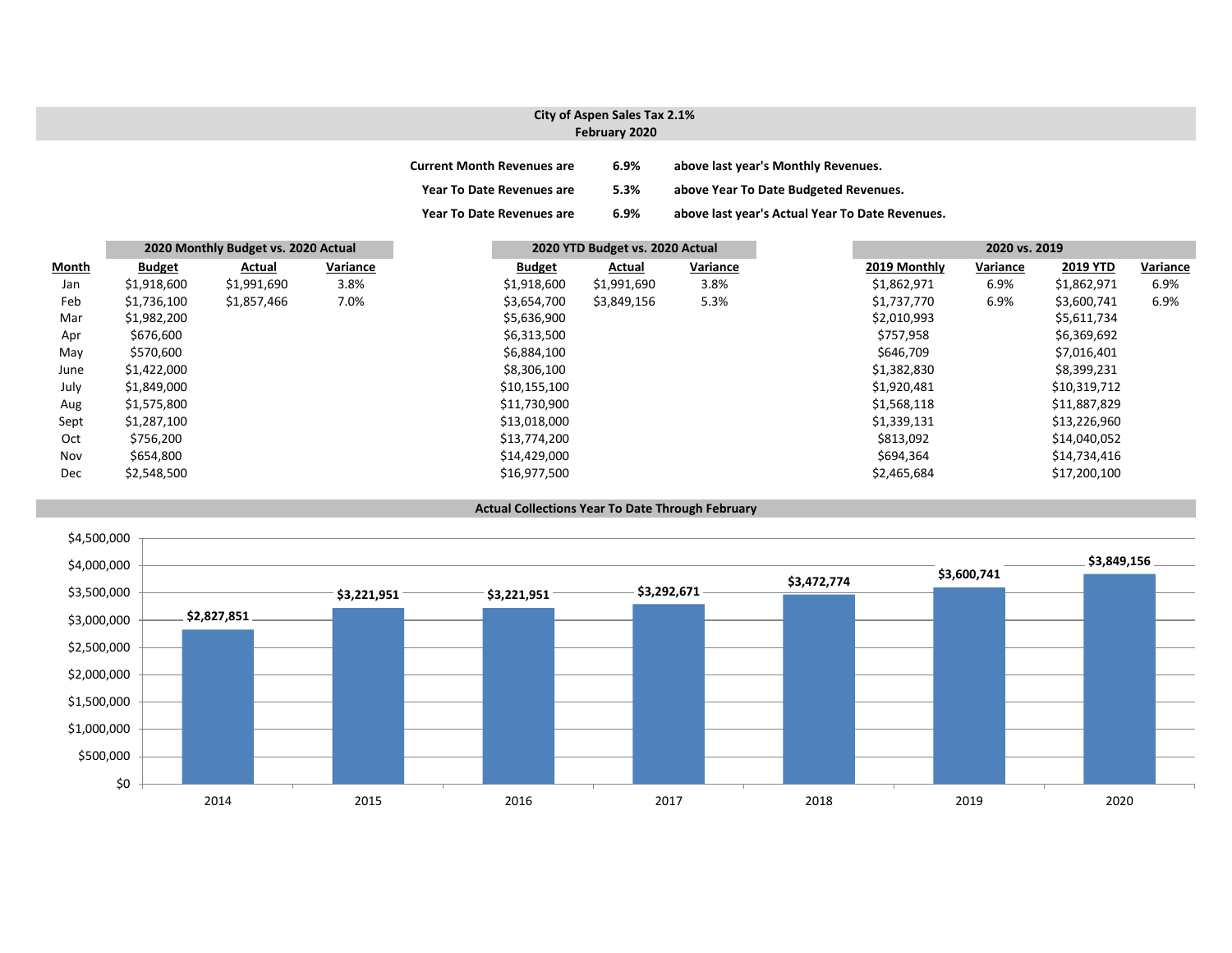### **City of Aspen Tourist Promotion 1.5% Lodging Tax (0.5% Rate for 2010 and Prior) February 2020**

| <b>Current Month Revenues are</b> | 8.1% | above last year's Monthly Revenues.             |
|-----------------------------------|------|-------------------------------------------------|
| Year To Date Revenues are         | 4.8% | above Year To Date Budgeted Revenues.           |
| <b>Year To Date Revenues are</b>  | 2.4% | above last year's Actual Year To Date Revenues. |

|              |               | 2020 Monthly Budget vs. 2020 Actual |          |               | 2020 YTD Budget vs. 2020 Actual |           | 2020 vs. 2019 |              |          |                 |          |
|--------------|---------------|-------------------------------------|----------|---------------|---------------------------------|-----------|---------------|--------------|----------|-----------------|----------|
| <b>Month</b> | <b>Budget</b> | Actual                              | Variance | <b>Budget</b> |                                 | Actual    | Variance      | 2019 Monthly | Variance | <b>2019 YTD</b> | Variance |
| Jan          | \$412,500     | \$423,412                           | 2.6%     | \$412,500     |                                 | \$423,412 | 2.6%          | \$435,183    | (2.7%)   | \$435,183       | (2.7%)   |
| Feb          | \$390,000     | \$417,502                           | 7.1%     | \$802,500     |                                 | \$840,914 | 4.8%          | \$386,172    | 8.1%     | \$821,355       | 2.4%     |
| Mar          | \$420,000     |                                     |          | \$1,222,500   |                                 |           |               | \$441,407    |          | \$1,262,762     |          |
| Apr          | \$60,000      |                                     |          | \$1,282,500   |                                 |           |               | \$72,042     |          | \$1,334,804     |          |
| May          | \$45,000      |                                     |          | \$1,327,500   |                                 |           |               | \$55,183     |          | \$1,389,987     |          |
| June         | \$217,500     |                                     |          | \$1,545,000   |                                 |           |               | \$207,585    |          | \$1,597,572     |          |
| July         | \$300,000     |                                     |          | \$1,845,000   |                                 |           |               | \$312,072    |          | \$1,909,644     |          |
| Aug          | \$255,000     |                                     |          | \$2,100,000   |                                 |           |               | \$236,486    |          | \$2,146,131     |          |
| Sept         | \$157,500     |                                     |          | \$2,257,500   |                                 |           |               | \$168,611    |          | \$2,314,741     |          |
| Oct          | \$82,500      |                                     |          | \$2,340,000   |                                 |           |               | \$87,775     |          | \$2,402,516     |          |
| Nov          | \$60,000      |                                     |          | \$2,400,000   |                                 |           |               | \$59,637     |          | \$2,462,153     |          |
| Dec          | \$490,500     |                                     |          | \$2,890,500   |                                 |           |               | \$451,985    |          | \$2,914,139     |          |

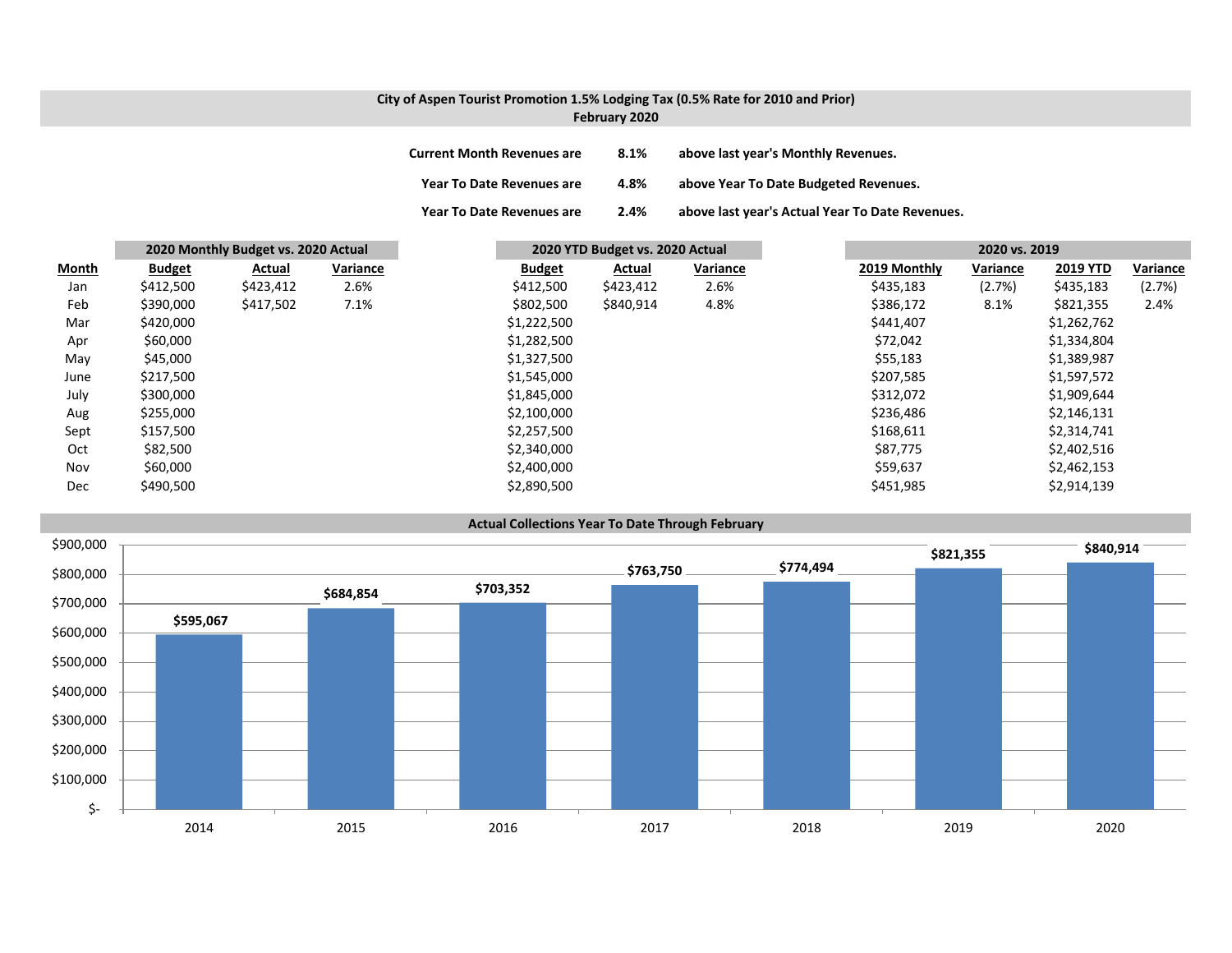### **City of Aspen Transportation 0.5% Lodging Tax February 2020**

| <b>Current Month Revenues are</b> | 8.1% | above last year's Monthly Revenues.             |
|-----------------------------------|------|-------------------------------------------------|
| <b>Year To Date Revenues are</b>  | 4.8% | above Year To Date Budgeted Revenues.           |
| <b>Year To Date Revenues are</b>  | 2.4% | above last year's Actual Year To Date Revenues. |

|              |               | 2020 Monthly Budget vs. 2020 Actual |          | 2020 YTD Budget vs. 2020 Actual |           | 2020 vs. 2019 |              |          |                 |          |
|--------------|---------------|-------------------------------------|----------|---------------------------------|-----------|---------------|--------------|----------|-----------------|----------|
| <b>Month</b> | <b>Budget</b> | Actual                              | Variance | <b>Budget</b>                   | Actual    | Variance      | 2019 Monthly | Variance | <b>2019 YTD</b> | Variance |
| Jan          | \$137,500     | \$141,137                           | 2.6%     | \$137,500                       | \$141,137 | 2.6%          | \$145,061    | (2.7%)   | \$145,061       | (2.7%)   |
| Feb          | \$130,000     | \$139,167                           | 7.1%     | \$267,500                       | \$280,304 | 4.8%          | \$128,724    | 8.1%     | \$273,785       | 2.4%     |
| Mar          | \$140,000     |                                     |          | \$407,500                       |           |               | \$147,136    |          | \$420,920       |          |
| Apr          | \$20,000      |                                     |          | \$427,500                       |           |               | \$24,014     |          | \$444,934       |          |
| May          | \$15,000      |                                     |          | \$442,500                       |           |               | \$18,394     |          | \$463,328       |          |
| June         | \$72,500      |                                     |          | \$515,000                       |           |               | \$69,195     |          | \$532,523       |          |
| July         | \$100,000     |                                     |          | \$615,000                       |           |               | \$104,024    |          | \$636,547       |          |
| Aug          | \$85,000      |                                     |          | \$700,000                       |           |               | \$78,829     |          | \$715,376       |          |
| Sept         | \$52,500      |                                     |          | \$752,500                       |           |               | \$56,203     |          | \$771,579       |          |
| Oct          | \$27,500      |                                     |          | \$780,000                       |           |               | \$29,258     |          | \$800,837       |          |
| Nov          | \$20,000      |                                     |          | \$800,000                       |           |               | \$19,879     |          | \$820,716       |          |
| Dec          | \$163,500     |                                     |          | \$963,500                       |           |               | \$150,662    |          | \$971,378       |          |

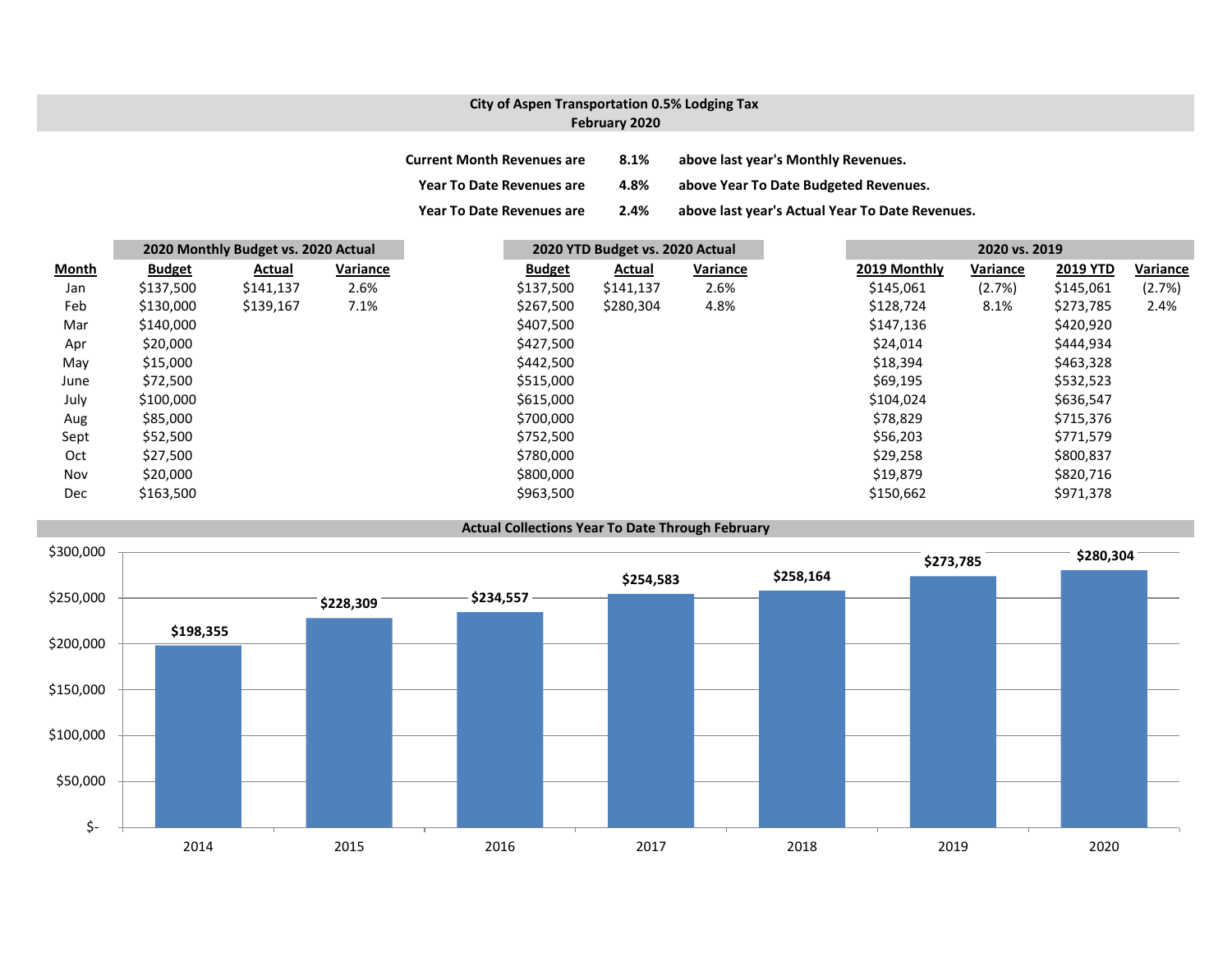#### **City of Aspen Portion of Pitkin County 3.6% Sales Tax January 2020**

| Current Month Revenues are | 13.5% | above last vear's Monthly Revenues. |
|----------------------------|-------|-------------------------------------|
|----------------------------|-------|-------------------------------------|

**Year To Date Revenues are 11.5% above Year To Date Budgeted Revenues.**

**Year To Date Revenues are 13.5% above last year's Actual Year To Date Revenues.**

|       | 2020 Monthly Budget vs. 2020 Actual |             |          | 2020 YTD Budget vs. 2020 Actual |             |          | 2020 vs. 2019 |              |          |   |                 |          |
|-------|-------------------------------------|-------------|----------|---------------------------------|-------------|----------|---------------|--------------|----------|---|-----------------|----------|
| Month | <b>Budget</b>                       | Actual      | Variance | <b>Budget</b>                   | Actual      | Variance |               | 2019 Monthly | Variance |   | <b>2019 YTD</b> | Variance |
| Jan   | \$1,357,000                         | \$1,512,709 | 11.5%    | \$1,357,000                     | \$1,512,709 | 11.5%    |               | \$1,332,368  | 13.5%    | S | 1,332,368       | 13.5%    |
| Feb   | \$1,277,000                         |             |          | \$2,634,000                     |             |          |               | \$1,195,264  |          |   | 2,527,633       |          |
| Mar   | \$1,293,000                         |             |          | \$3,927,000                     |             |          |               | \$1,460,126  |          |   | 3,987,758       |          |
| Apr   | \$484,000                           |             |          | \$4,411,000                     |             |          |               | \$543,209    |          |   | 4,530,968       |          |
| May   | \$398,000                           |             |          | \$4,809,000                     |             |          |               | \$423,901    |          |   | 4,954,869       |          |
| June  | \$822,000                           |             |          | \$5,631,000                     |             |          |               | \$867,745    |          |   | 5,822,613       |          |
| July  | \$1,097,000                         |             |          | \$6,728,000                     |             |          |               | \$1,149,462  |          |   | 6,972,075       |          |
| Aug   | \$917,000                           |             |          | \$7,645,000                     |             |          |               | \$1,059,020  |          |   | 8,031,094       |          |
| Sept  | \$801,000                           |             |          | \$8,446,000                     |             |          |               | \$867,293    |          |   | 8,898,387       |          |
| Oct   | \$498,000                           |             |          | \$8,944,000                     |             |          |               | \$646,501    |          |   | 9,544,889       |          |
| Nov   | \$484,000                           |             |          | \$9,428,000                     |             |          |               | \$908,405    |          |   | 10,453,294      |          |
| Dec   | \$1,461,000                         |             |          | \$10,889,000                    |             |          |               | \$1,627,600  |          |   | 12,080,894      |          |

#### **Actual Collections Year To Date Through January**

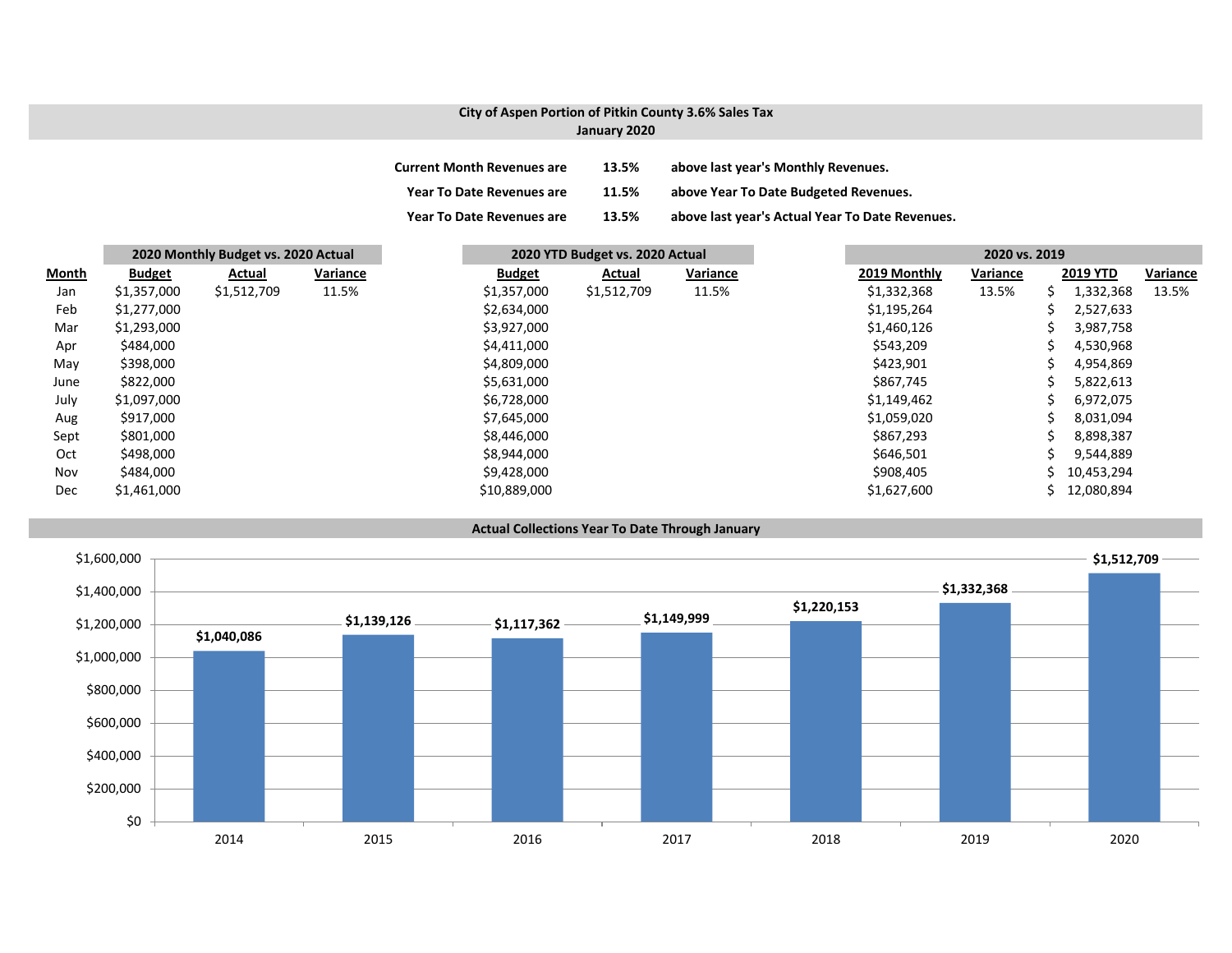# **Housing Real Estate Transfer Tax**

### **March 2020**

| <b>Current Month Revenues are</b> | (32.9%)   | below last year's Monthly Revenues.             |
|-----------------------------------|-----------|-------------------------------------------------|
| <b>Year To Date Revenues are</b>  | 46.4%     | above Year To Date Budgeted Revenues.           |
| <b>Year To Date Revenues are</b>  | $(0.4\%)$ | below last year's Actual Year To Date Revenues. |

|       | 2020 Monthly Budget vs. 2020 Actual |             |          |               | 2020 YTD Budget vs. 2020 Actual |          |  |              |           | 2020 vs. 2019   |           |
|-------|-------------------------------------|-------------|----------|---------------|---------------------------------|----------|--|--------------|-----------|-----------------|-----------|
| Month | <b>Budget</b>                       | Actual      | Variance | <b>Budget</b> | Actual                          | Variance |  | 2019 Monthly | Variance  | <b>2019 YTD</b> | Variance  |
| Jan   | \$488,100                           | \$1,098,343 | 125.0%   | \$488,100     | \$1,098,343                     | 125.0%   |  | \$1,105,098  | $(0.6\%)$ | \$1,105,098     | $(0.6\%)$ |
| Feb   | \$509,100                           | \$496,350   | (2.5%)   | \$997,200     | \$1,594,693                     | 59.9%    |  | \$204,130    | 143.2%    | \$1,309,228     | 21.8%     |
| Mar   | \$501,100                           | \$598,199   | 19.4%    | \$1,498,300   | \$2,192,893                     | 46.4%    |  | \$892,017    | (32.9%)   | \$2,201,245     | (0.4% )   |
| Apr   | \$728,800                           |             |          | \$2,227,100   |                                 |          |  | \$551,428    |           | \$2,752,674     |           |
| May   | \$672,000                           |             |          | \$2,899,100   |                                 |          |  | \$813,639    |           | \$3,566,313     |           |
| June  | \$668,900                           |             |          | \$3,568,000   |                                 |          |  | \$615,723    |           | \$4,182,036     |           |
| July  | \$488,700                           |             |          | \$4,056,700   |                                 |          |  | \$383,273    |           | \$4,565,308     |           |
| Aug   | \$657,900                           |             |          | \$4,714,600   |                                 |          |  | \$639,178    |           | \$5,204,486     |           |
| Sept  | \$926,800                           |             |          | \$5,641,400   |                                 |          |  | \$703,645    |           | \$5,908,131     |           |
| Oct   | \$787,000                           |             |          | \$6,428,400   |                                 |          |  | \$1,188,651  |           | \$7,096,782     |           |
| Nov   | \$531,200                           |             |          | \$6,959,600   |                                 |          |  | \$450,783    |           | \$7,547,565     |           |
| Dec   | \$647,400                           |             |          | \$7,607,000   |                                 |          |  | \$892,700    |           | \$8,440,265     |           |